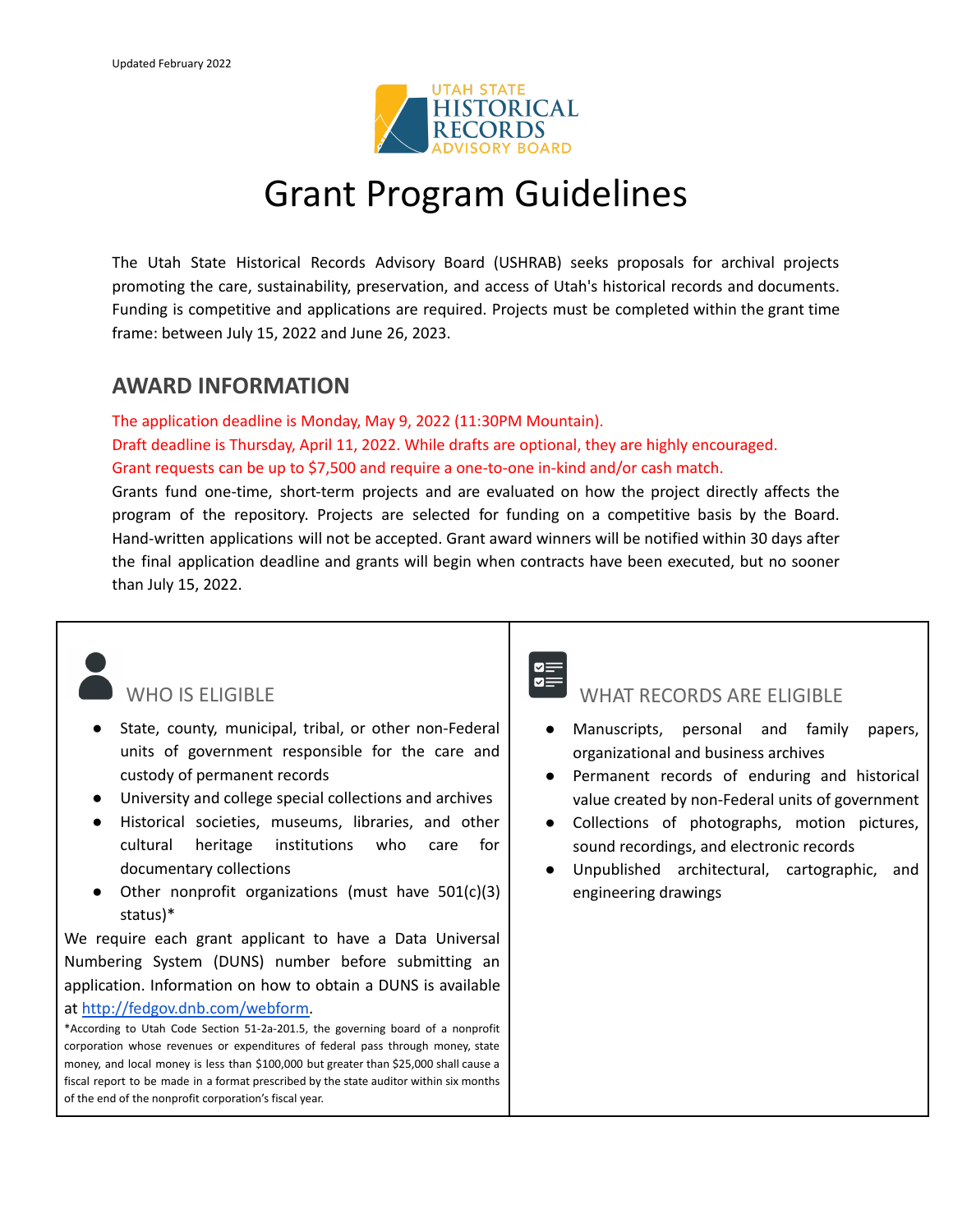### **PROGRAM DESCRIPTION**

Types of projects:

USHRAB-funded projects generally fall into two categories. As you conceptualize and plan for your project you may find it helpful to categorize it using these guidelines. Doing so may help you address some key questions in the application related to project scope, goals, and outcomes.

### **Preservation Projects**

Preservation is meant to protect historical materials from damage, harm, decay, or destruction in order to minimize the loss of information and extend the life of the materials.<sup>1</sup>

Preservation projects will result in processed and protected historical records. Records in need of preservation are usually those that are poorly arranged and described, improperly stored, or otherwise in need of care. Projects in this category can also include the conservation of damaged records and the implementation of solutions that ensure the preservation of electronic records.

Digitization projects will fall into this category when the goal is to preserve records that are in fragile condition. Depending on the project scope and institutional capacity, you may consider incorporating arrangement and description activities into your project proposal. But please note that any material digitized in the course of a project, must be arranged and described according to archival standards prior to digitization. This existing descriptive information will serve as metadata.

While continued access to original materials may be limited after digitization due to their fragile nature, the original records must be retained and maintained. [Digitization](https://www.dpconline.org/handbook/digital-preservation/why-digital-preservation-matters) alone does not guarantee [preservation](https://www.dpconline.org/handbook/digital-preservation/why-digital-preservation-matters). Applicants should account for the long term [preservation](https://ndsa.org/publications/levels-of-digital-preservation/) of the digital master files in their proposals. Projects must adhere to **best [practices](https://mwdl.org/getinvolved/policies.php)** for digital formatting and metadata standards to ensure the sustainability of digital collections.

Examples of past successful preservation projects funded by the USHRAB:

- ★ Historical county records [collections](https://archivesnews.utah.gov/2020/05/06/davis-county-hard-at-work-preserving-historical-records-with-ushrab-grant-funds/) by Davis County: The County arranged and rehoused historical marriage licenses and applications, oaths of office, and county official bonds/surety bonds, which had previously been stored in overstuffed drawers in antique wooden cabinets.
- ★ Kendall Webb [Photography](https://archivesnews.utah.gov/2020/03/11/at-risk-collections-are-preserved-with-ushrab-funding/) Collection by the Park City Museum: The Museum contracted with the University of Utah and Mountain West Digital Library to digitize nearly 3,000 rapidly deteriorating acetate negatives from the 1940s-1950s.

<sup>&</sup>lt;sup>1</sup> Society of American Archivists, <https://www2.archivists.org/glossary/terms/p/preservation>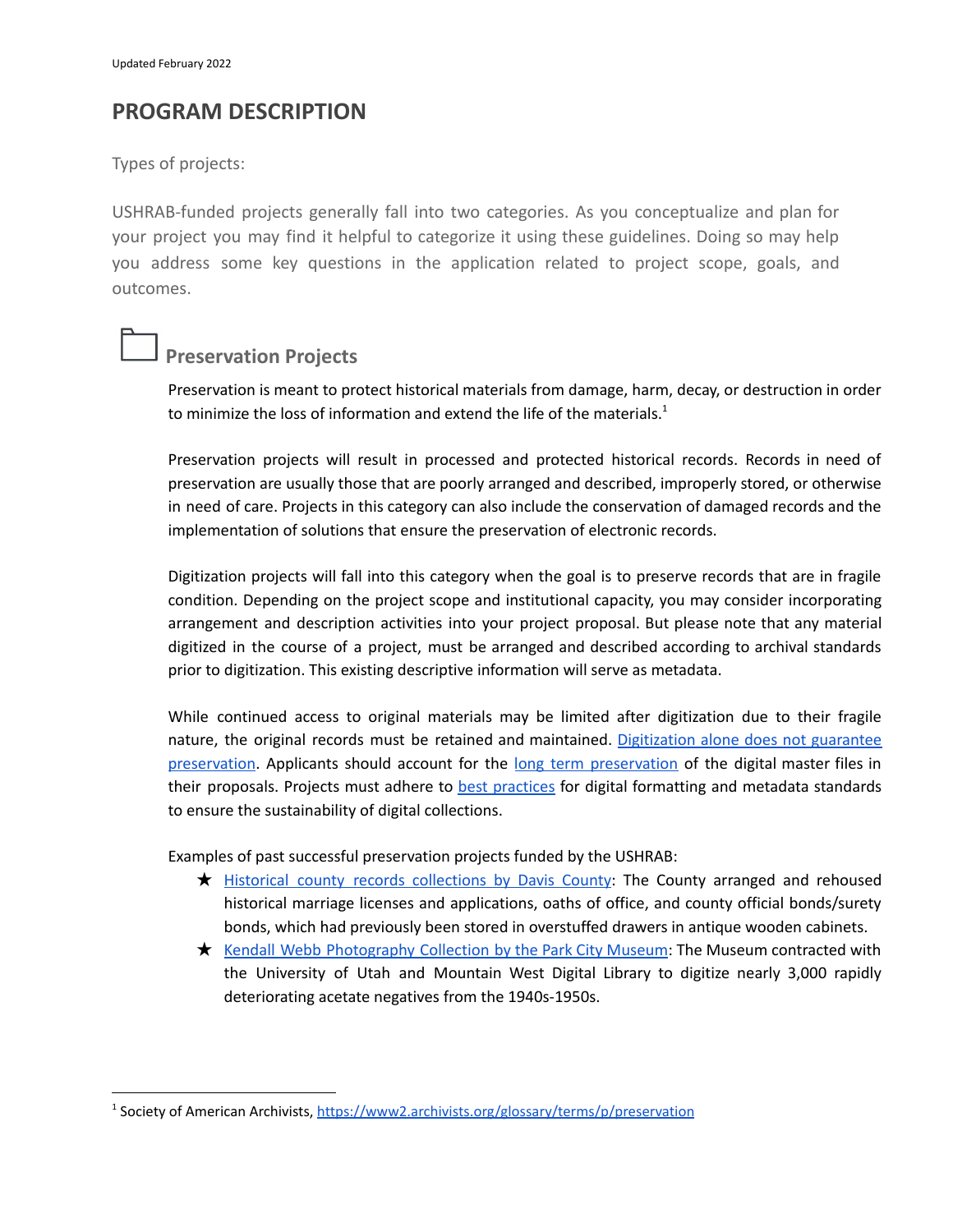## **Access Projects**

Access is defined as the ability of the repository and its users to locate relevant information through adequate processing of materials and the use of catalogs, indexes, finding aids, or other tools.<sup>2</sup>

The primary goal of most access projects is to give the institution intellectual and physical control over a collection in order to make the information contained within available to users, including researchers and the general public. Access projects might address the arrangement and description of unprocessed or poorly processed collections, the creation of finding aids or indexes for previously processed collections, or the digitization and online presentation of frequently accessed material.

Similar to preservation projects, digitization of records where the primary goal is to provide access to patrons and should make use of locally or regionally significant historical records collections. The materials should already be arranged and described according to archival standards so that projects can use existing information as metadata. Original materials must be retained and maintained. Remember, digitizing a collection is, in essence, creating a second collection that now must be managed. Applicants should account for the long term [preservation](https://ndsa.org/publications/levels-of-digital-preservation/) of the digital master files in their proposals. Projects must adhere to best [practices](https://mwdl.org/getinvolved/policies.php) for digital formatting and metadata standards to ensure the sustainability of digital collections.

Examples of past successful access projects funded by the USHRAB:

- ★ The Shirley H. Platt Deaf Athletics Collection by Utah Valley [University](https://uvu.contentdm.oclc.org/digital/collection/aaadbull): Archivists processed and rehoused the nearly 43-cubic foot collection, created a finding aid and MARC record, and digitized particularly important or relevant documents within the collection, thus making all of the material more readily available to a larger audience.
- ★ [Digitization](https://digital.lib.usu.edu/digital/collection/p16944coll33) of early pioneer portraits by the Cache Daughters of Utah Pioneers Museum: DUP volunteers worked with Utah State University to digitize and host portraits of early pioneers and documents related to early settlement in the Cache Valley.

<sup>&</sup>lt;sup>2</sup> Society of American Archivists, <https://www2.archivists.org/glossary/terms/a/access>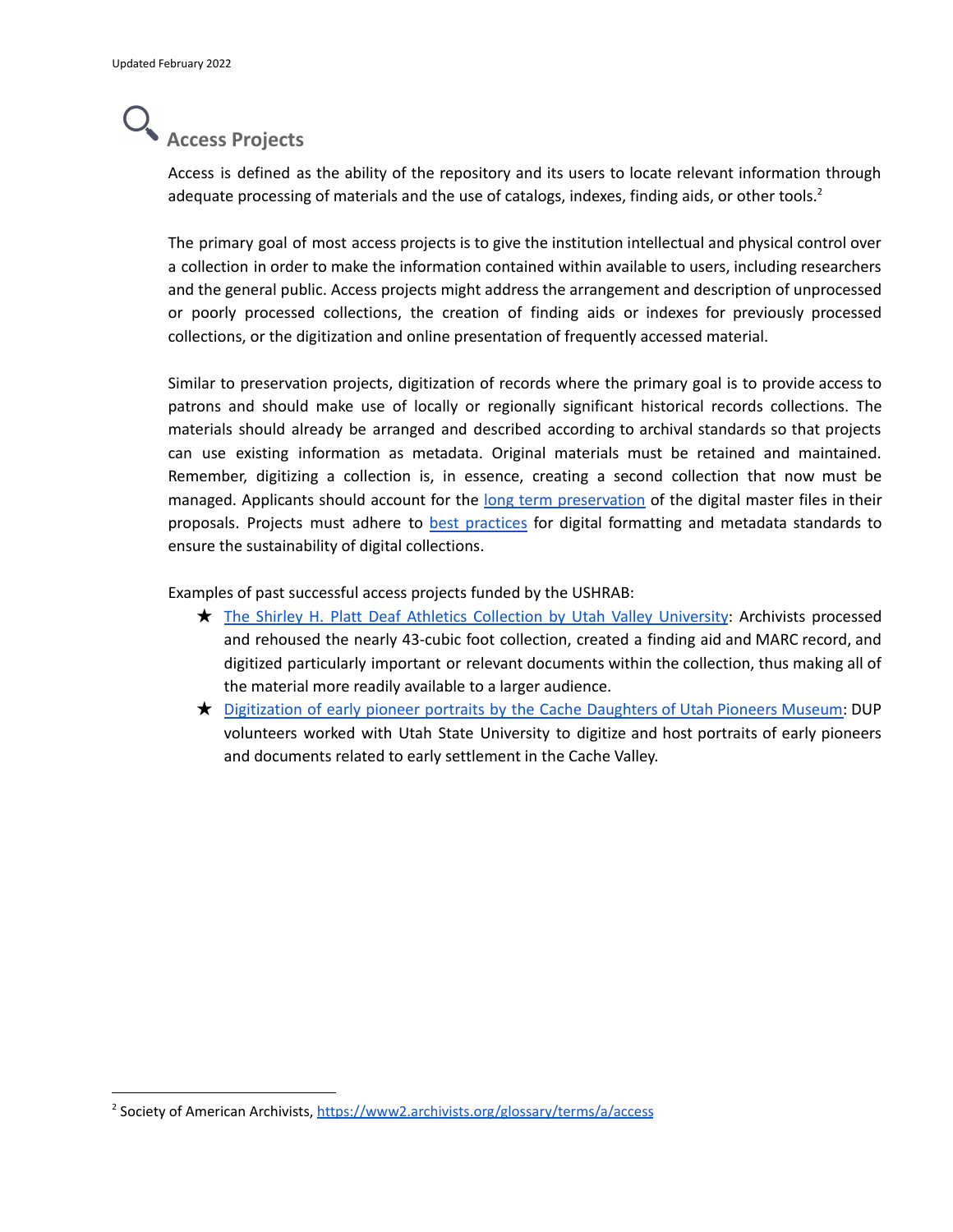### **JUP NON-ELIGIBLE PROJECTS AND FUNDING RESTRICTIONS**

USHRAB funds CANNOT be used for:

- Projects involving newspapers or other materials subject to copyright, including preservation and digitization.
- The acquisition, processing, exhibition, or display of artifact or art collections, including the purchase of display cases.
- The construction, renovation, furnishing, or purchase of a building or land.
- The purchase of manuscripts or other historical records, as well as the acquisition, purchase, cataloging, or preservation of books, magazines, or other library materials.
- Subscription fees or other long-term and ongoing costs.
- Projects focusing on collections or materials that are not available for research or privately owned.
- Undertaking an oral history project unless it is related to Native Americans.
- Projects focusing on collections or materials that are the responsibility of an agency of the federal government.
- Undertaking an archival project centered on the papers of an appointed or elected public official who is still in office or remains politically active.

#### IJ **GENERAL REQUIREMENTS**

- All grants require a one-to-one in kind and/or cash match. Match must be directly and demonstrably related to the grant and occur during the grant period.
- All grant projects require a public access component such as making digitized images available online or creating an online finding aid or index. Collections must be made available to the public at the completion of the project during regularly scheduled hours or by appointment.
- The project must provide results that are measurable and are related to the preservation and accessibility of the historical records within the collection.
- Any materials produced as part of the grant must give credit to the National Historical Publications and Records Commission (NHPRC) and the USHRAB.
- Successful applicants will sign a contract with terms to be negotiated by the grants staff and the applicant. All contracts require compliance with state fiscal and reporting standards.
- Successful applicants must publicize their re-grant project. Recipients of funding are encouraged to publicize awards via social media, press release, or other means of communication. Recipients are required to publicize projects upon completion via social media, local newspaper, a community presentation, or other applicable outreach tool.